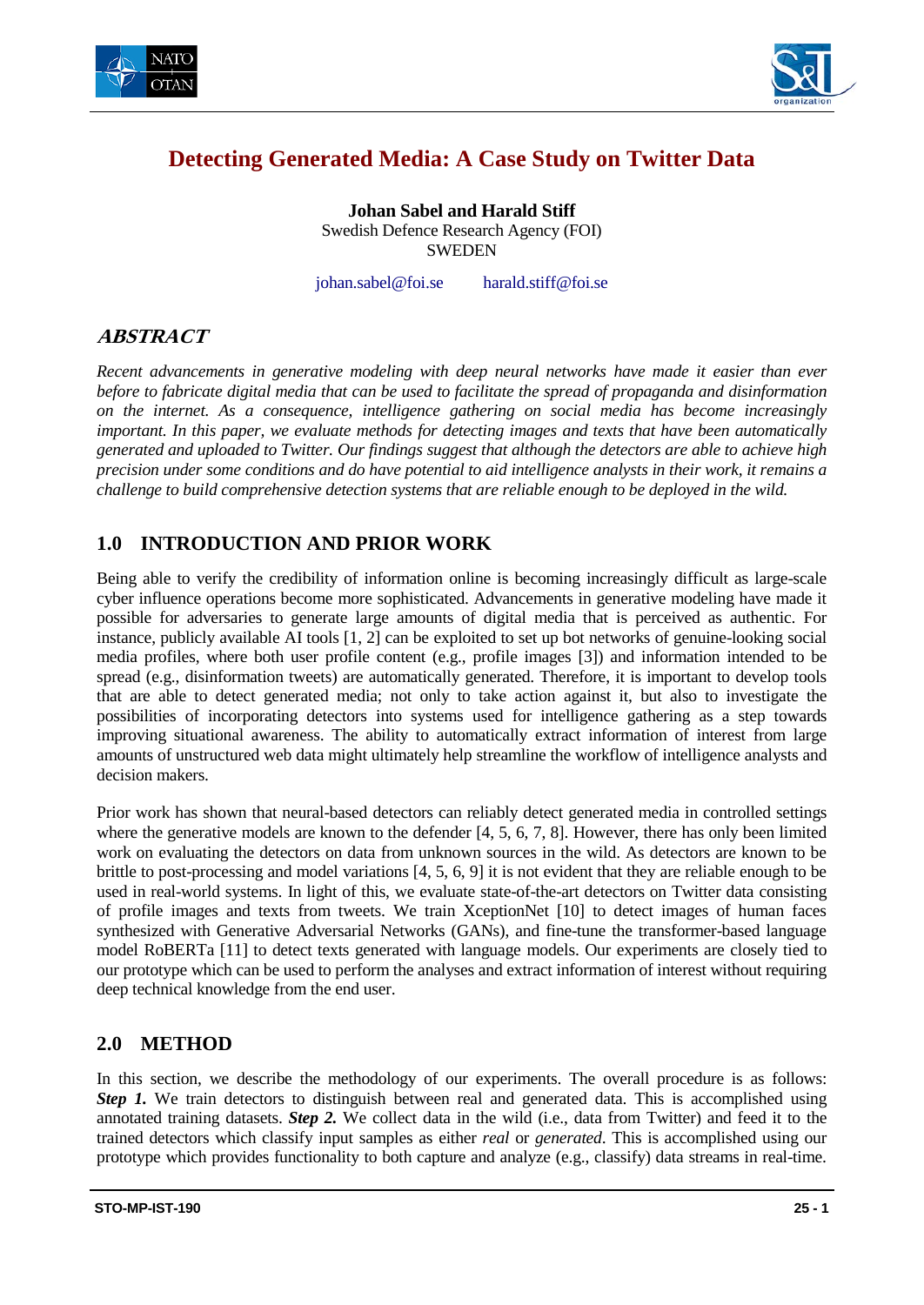

*Step 3.* We evaluate the performance of the detectors after manually annotating Twitter data fed to the detectors in the previous step.

### **2.1 Image Detector Training**

Similar to what has been done in previous work [4, 5, 6], we use an XceptionNet [10] model pre-trained on the ImageNet [12] dataset to detect images of faces that have been generated by GANs. Specifically, we fine-tune XceptionNet on real images from the publicly available FFHQ [13] and CelebA-HQ [14] datasets as well as GAN-generated images from publicly available ProGAN [14], StyleGAN [13], and StyleGAN2 [1] models. This is illustrated in Figure 2-1. All training images are augmented with random combinations of Gaussian noise, Gaussian blur, JPEG compression, and resizing to increase model robustness. We also crop the images before feeding them to the detector, as shown in Figure 2-2, since real images tend to incorporate more detail and variety in their background compared to generated images.



**Figure 2-1: Training of the XceptionNet image detector. The detector learns to distinguish between real and generated images of faces when being fed with labeled samples from the training datasets. In practice, the detector works as a classifier which outputs a label (real or generated) for each input sample.**



**Figure 2-2: Example images from the training datasets. Top row: Original images. Bottom row: Cropped images. Our training datasets contain 24,000 CelebA-HQ images, 56,000 FFHQ images, 26,666 ProGAN images, 26,667 StyleGAN images, and 26,667 StyleGAN2 images.**

### **2.2 Text Detector Training**

The detector used to distinguish real texts from texts generated with language models is based on a RoBERTa [7] neural language model fine-tuned to detect generated text from a large dataset synthesized with GPT-2 [2]. GPT-2 was trained on the WebText [2] dataset, containing 40 GB of text scraped from the internet, and is therefore heavily biased towards forum posts and news articles, rather than Twitter posts which are of interest in our study. Hence, the fine-tuned RoBERTa model is not suitable to be used out of the box. Furthermore, as there is a plethora of different generator models, it is important to train the detector on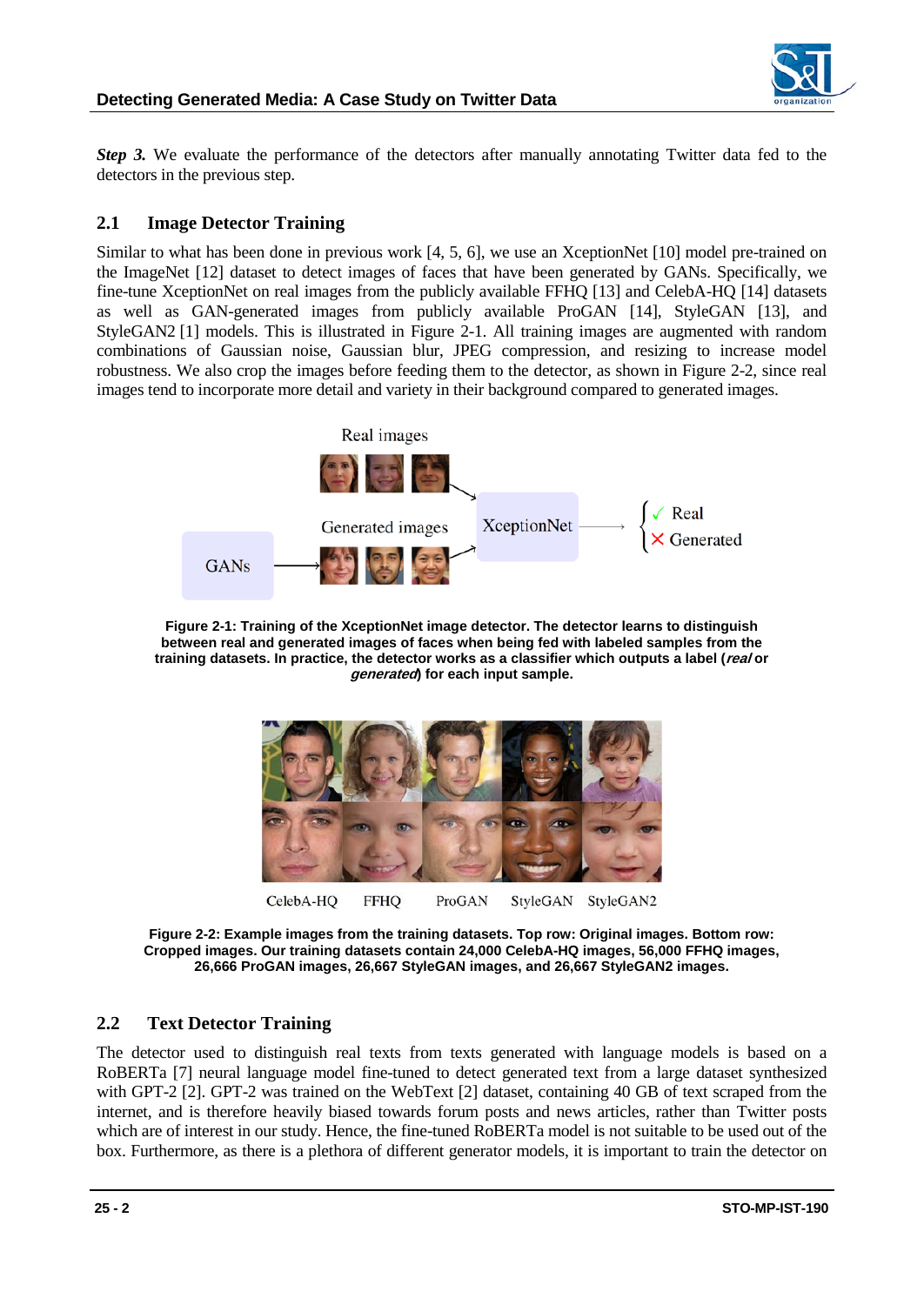

several generators before testing it on real world data. In order to make the detector more appropriate on Twitter data and more robust to model variations, we fine-tune it on two additional datasets:

- **GPT-2 Twitter:** A dataset of 5,000 generated tweets from a fine-tuned version of GPT-2, as well as an equal number of real tweets. The data we used to fine-tune GPT-2 was obtained from the Sentiment140 [15] dataset of tweets originally created for sentiment classification. The real tweets used to train the detector originate from the same dataset.
- **TweepFake:** A dataset containing a total of 25,836 tweets, with an equal number of generated tweets as real tweets [9]. The generated tweets originate from real bot accounts on Twitter and have been synthesized with several different language models such as GPT-2, RNNs, and LSTMs.

Figure 2-3 summarizes the fine-tuning of RoBERTa.



**Figure 2-3: Training of the RoBERTa text detector. The detector learns to distinguish between real and generated texts when being fed with labeled samples from the training datasets. In practice, the detector works as a classifier which outputs a label (real or generated) for each input sample.**

### **2.3 Prototype**

Our prototype provides functionality to download Twitter data and optionally feed it through one or multiple components used to perform data analyses. Therefore, we incorporate the trained detectors into the prototype to evaluate their ability to detect generated media on Twitter. In this case, the image and text detectors can be seen as corresponding to two separate components. Hence, we choose to perform the evaluations using two different instances of the prototype: one incorporating the image detector (XceptionNet) and another incorporating the text detector (RoBERTa) as shown in Figure 2-4.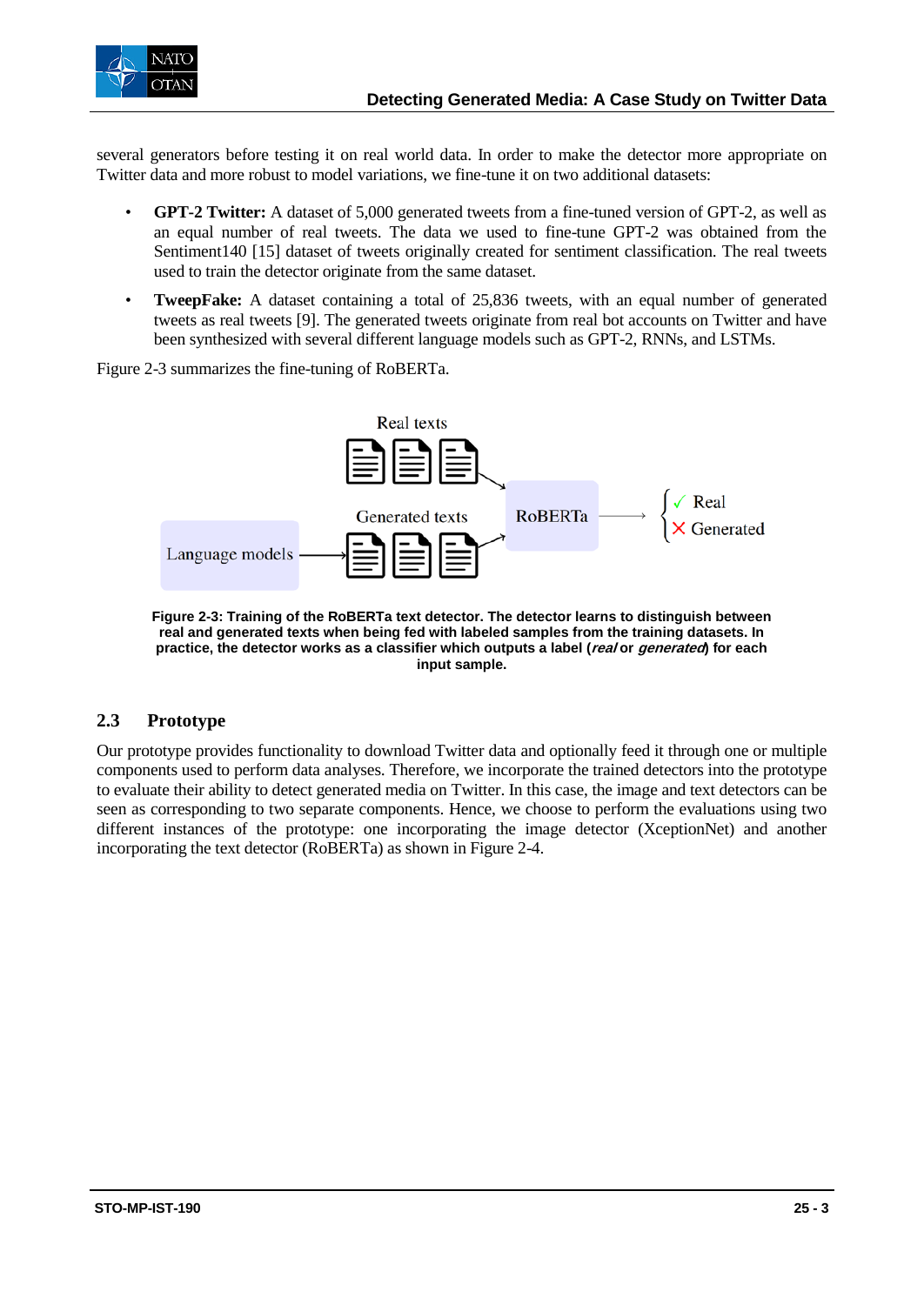

## **Detecting Generated Media: A Case Study on Twitter Data**



#### **Figure 2-4: Prototype flowchart that shows how the input (a profile image or Twitter post) is fed to the detectors and, if believed to have been automatically generated, added to a list which is presented to the end user.**

Note that an additional component called CLIP precedes the XceptionNet image detector. CLIP [16] (Contrastive Language–Image Pre-training) is a pre-trained computer vision model which can be applied to many types of visual classification tasks without having to be fine-tuned or re-trained from scratch. Since we train XceptionNet to distinguish between real and generated images of faces, we use CLIP in an attempt to ensure that the detector only receives facial images as input. Specifically, we define the two classes "a photo of a face" and "not a photo of a face".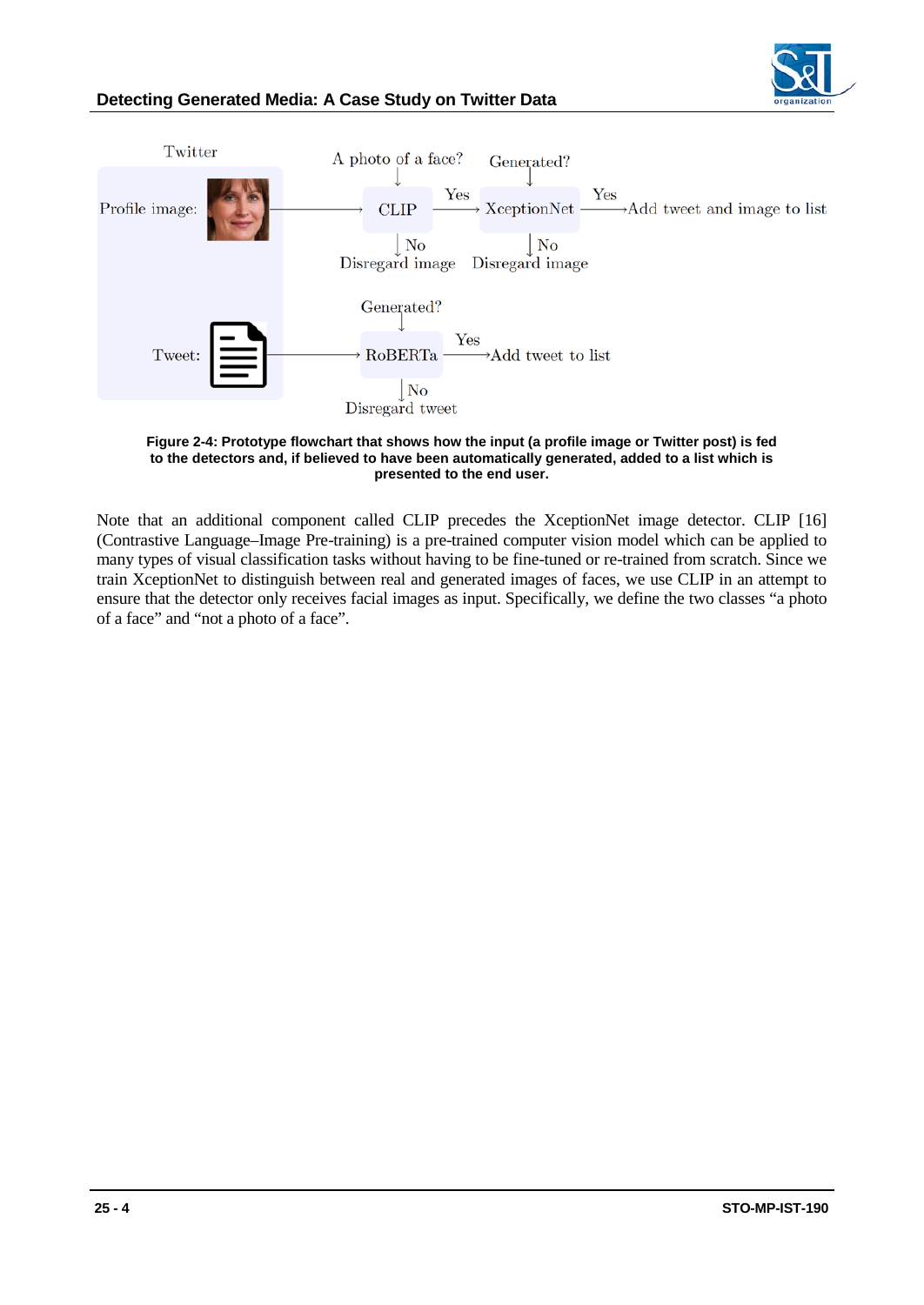

## **Detecting Generated Media: A Case Study on Twitter Data**

| Downloaded tweets: 743019 Keywords: covid, corona, vaccine, pandemic<br>From: 2021-06-08 18:24:00 |                                                                                                                                      |                               | To: 2021-06-09 05:09:00                                                     | $O$ Go                 |                |  |  |  |
|---------------------------------------------------------------------------------------------------|--------------------------------------------------------------------------------------------------------------------------------------|-------------------------------|-----------------------------------------------------------------------------|------------------------|----------------|--|--|--|
| <b>Phrases</b>                                                                                    | Profile images<br>Media images<br><b>Users</b><br><b>Bookmarks</b>                                                                   |                               |                                                                             |                        |                |  |  |  |
| Image filter                                                                                      |                                                                                                                                      |                               |                                                                             |                        |                |  |  |  |
| <b>Class</b>                                                                                      | Person<br>$\checkmark$                                                                                                               | <b>Class confidence</b>       |                                                                             | $= 0.85$               |                |  |  |  |
| <b>Attributes</b>                                                                                 | Generated<br>$\checkmark$                                                                                                            | <b>Attribute confidence</b>   |                                                                             | $\bullet$ 0.99         |                |  |  |  |
| Tweets with analysed profile images: 695609                                                       |                                                                                                                                      |                               |                                                                             |                        |                |  |  |  |
| <b>Tweets</b>                                                                                     |                                                                                                                                      |                               |                                                                             |                        |                |  |  |  |
| $\triangledown$ Show 1                                                                            |                                                                                                                                      |                               |                                                                             |                        |                |  |  |  |
| tweet/user                                                                                        | <b>Tweet filter</b>                                                                                                                  |                               |                                                                             |                        | <b>Profile</b> |  |  |  |
|                                                                                                   | <b>Text</b>                                                                                                                          |                               |                                                                             | Date $\downarrow^2$    | image          |  |  |  |
| <b>Y</b> 1<br>☆                                                                                   | The only pandemic is the false positives pandemic<br>$\omega$<br>$\omega$                                                            |                               |                                                                             | 2021-06-09<br>05:08:08 |                |  |  |  |
| <b>y</b><br>$\blacktriangle$<br>☆                                                                 | Come on down, flaming comet of doom. We're done as a species anyway, clearly.<br>$RT$ $@$                                            | 2021-06-09<br>04:23:45        |                                                                             |                        |                |  |  |  |
| v<br>$\blacktriangle$<br>☆                                                                        | @ why would you go private if the gov centers are there? i m in Delhi and we have<br>$\bm{\omega}$<br>vac                            | 2021-06-09<br>04:22:27        |                                                                             |                        |                |  |  |  |
| y<br>$\blacktriangle$<br>☆                                                                        | If anyone wants to know how to get a COVID vaccine card for free, DM me.                                                             | 2021-06-09<br>04:14:53        |                                                                             |                        |                |  |  |  |
| v<br>$\blacktriangle$<br>☆                                                                        | Well well well. https://<br>RT@                                                                                                      | 2021-06-09<br>03:58:37        |                                                                             |                        |                |  |  |  |
| v<br>$\blacktriangle$<br>$\star$                                                                  | RT @ We've been through so much as a nationeven before a global pandemic came and took 600K of our loved<br>ones. Then we stood help |                               |                                                                             | 2021-06-09<br>03:51:01 |                |  |  |  |
| v<br>$\blacktriangle$<br>$\star$                                                                  | $\omega$<br>$\alpha$<br>$\omega$<br>$\blacksquare$ https://<br>$\omega$                                                              | <u>a la la la la la la la</u> |                                                                             | 2021-06-09<br>03:46:44 |                |  |  |  |
| ¥<br>$\mathbf{A}$<br>$\star$                                                                      | There are sane Australian people, after all.                                                                                         |                               |                                                                             | 2021-06-09<br>03:44:31 |                |  |  |  |
| v.<br>$\blacktriangle$<br>$\star$                                                                 | I dunno. . a global pandemic wasn't enough spice for you?<br>$\omega$                                                                |                               |                                                                             | 2021-06-09<br>03:22:40 |                |  |  |  |
| <b>y</b><br>$\mathbf{A}$<br>$\boldsymbol{\star}$                                                  | $RT$ $\omega$<br>$\omega$<br>$\omega$<br>side effects.                                                                               |                               | I just wanna know if he's trying to dance or if the vaccine is having weird | 2021-06-09<br>03:15:06 |                |  |  |  |
|                                                                                                   |                                                                                                                                      | $\rightarrow$                 |                                                                             | Tweets: 92 Limit:      | 10000          |  |  |  |

#### **Figure 2-5: Screenshot of the graphical user interface of the prototype used for detecting tweets that have been posted or shared by fake Twitter accounts (in this case accounts that are using GAN-generated profile images). By clicking on the buttons to the left of a tweet one can view the original tweet on Twitter as well as the user account associated with it. It is possible to enlarge the profile images by clicking on them. Some information such as account names have been removed from the screenshot.**

The prototype allows the user to specify keywords related to topics of interest and then collects recently posted tweets which contain at least one of the keywords. More precisely, the prototype collects a tweet as long as it contains at least one of the keywords, is a shared (re-tweeted) post which contains at least one of the keywords, or is a comment on another tweet which contains at least one of the keywords. The image detector analyses the profile image of the account which posted or shared the tweet, while the text detector analyses the text content of the tweet.

Figure 2-5 shows a screenshot of the interface of the prototype used to detect GAN-generated profile images. At runtime the user is presented with a growing list of tweets believed to be posted or shared by accounts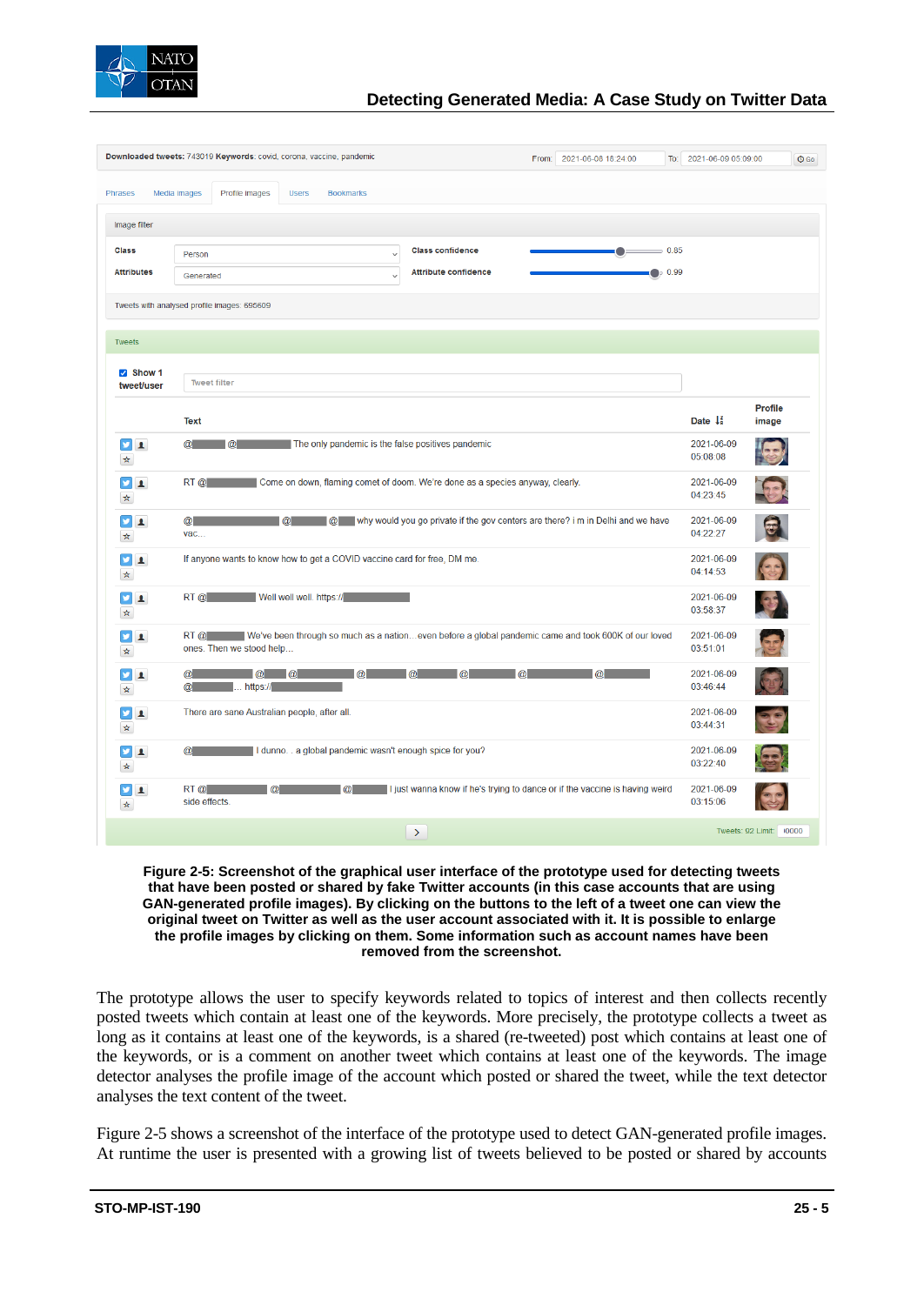

using fake profile images. The profile images are shown next to the tweets. Both CLIP and XceptionNet output a score in the [0, 1] range. The score from CLIP indicates the probability that an input image contains a face, while the score from XceptionNet indicates the probability that the image has been generated. It is possible to adjust both the class confidence threshold (i.e., the minimum score required for CLIP to classify an image as "a photo of a face") and the attribute confidence threshold (i.e., the minimum score required for XceptionNet to classify the very same image as "generated"). When using the text detector, the user is only presented with the text content of the tweets and a confidence threshold meter for RoBERTa which can be used to specify the minimum score required to classify a text as "generated".

## **2.4 Evaluation Datasets**

We consider tweets related to three different topics: (1) COVID-19, (2) the Israeli-Palestinian conflict which grew more intense during the spring of 2021, and (3) the G7 and NATO summit meetings of 2021 which were held in Cornwall and Brussels. Details about the collected data are presented in Table 2-1.

#### **Table 2-1: Number of tweets collected for different topics used to evaluate the image and text detectors. The topic keywords are italicized. All collected tweets are written in English.**

|                  |                       | <b>Topic</b>                        |                                         |                                         |  |  |
|------------------|-----------------------|-------------------------------------|-----------------------------------------|-----------------------------------------|--|--|
|                  |                       | COVID-19                            | <b>Israel-Palestine</b>                 | G7 & NATO                               |  |  |
|                  |                       | covid, corona,<br>vaccine, pandemic | <i>israel, palestine,</i><br>hamas, idf | g7, nato, summit,<br>cornwall, brussels |  |  |
|                  | <b>Image Detector</b> | 2,108,569                           | 1,301,000                               | 515,447                                 |  |  |
| Number<br>Tweets | <b>Text Detector</b>  | 2,674,878                           | 837,510                                 | 328,650                                 |  |  |

## **2.5 Data Annotation**

The fact that the evaluation data is collected in the wild means that there are no ground truth class labels available. Therefore, manual annotation is necessary. During evaluation we only consider samples classified as *generated* by the detectors since the large amount of collected data makes manual labeling of the full datasets difficult.

## **2.5.1 Profile Image Annotation**

As mentioned, when using the image detector, all samples (tweets and corresponding profile images) that have been classified as generated are presented in a list. Since the number of detected samples is relatively small compared to the full size of the downloaded datasets it is possible to label each detected sample in the list as either *real* (false positive) or *generated* (true positive). This is done by going through the list manually and for each profile image, based on its visual characteristics, determine whether or not it is likely to have been generated by a GAN. Since this can be a difficult task for the average person, we leave it to an expert with experience in analyzing GAN-generated images.

In order to further verify that the labels obtained from the manual annotation are correct, we attempt to use a StyleGAN2 model to reconstruct a random subset of the images labeled as generated by the expert. If an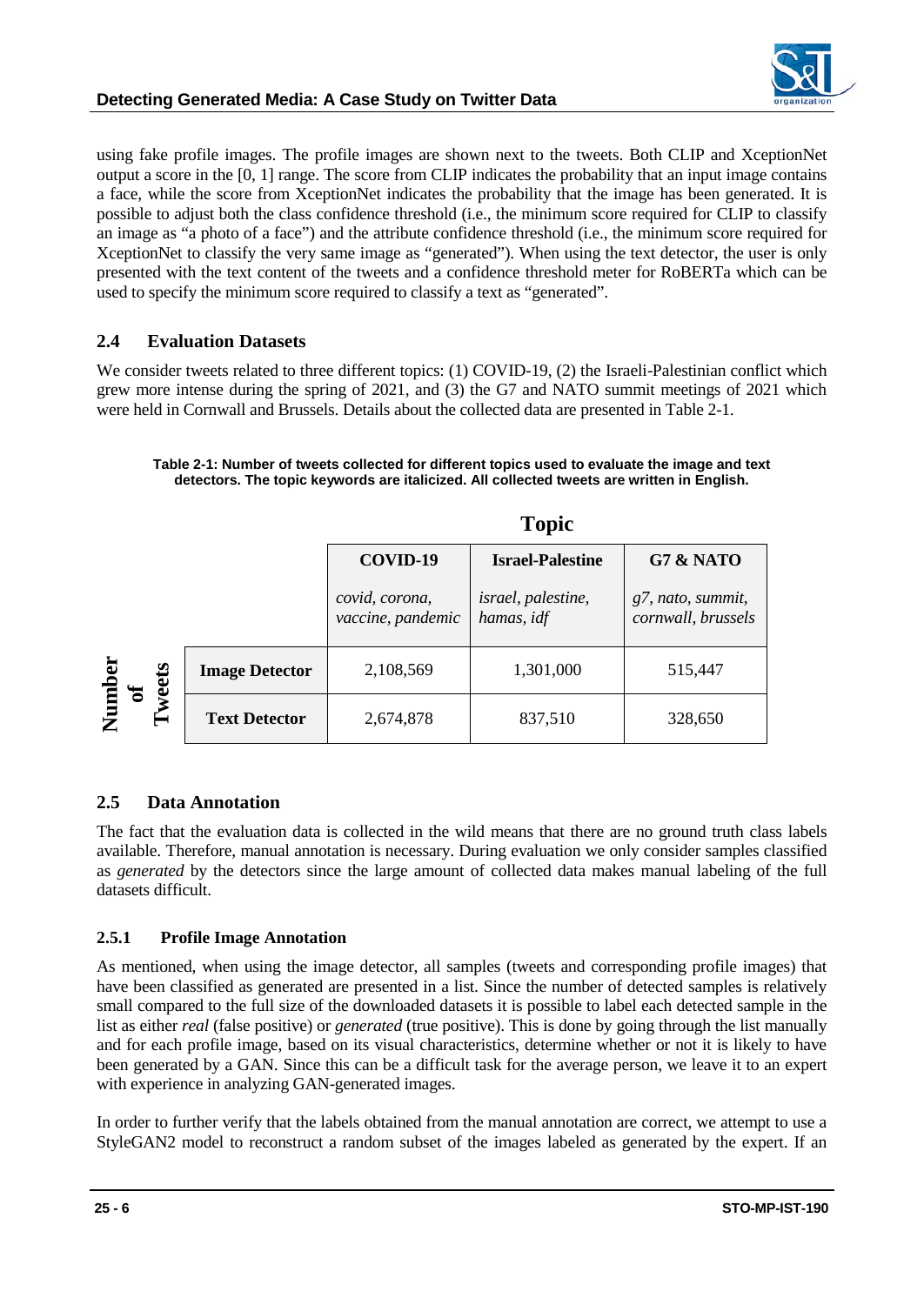

accurate reconstruction can be made for an image, it is likely that it has been generated with the same model. The reconstruction is done following the official instructions provided by the authors of StyleGAN2 [1]. A possibility would be to use the reconstruction tool itself as a detector. However, since it is only able to handle StyleGAN2 images, while also requiring large computational resources, we do not consider this approach suitable.

## **2.5.2 Twitter Post Annotation**

We resort to a semi-automatic process when annotating the Twitter posts that have been classified as generated by the text detector. The annotations are done user-wise and are mainly based on the description of the profile and in a few cases, the profile name. Specifically, a post is classified as *generated* if the user that sent the post explicitly states that it is a bot that posts machine generated texts. For instance, the description might say that the user is a bot that posts tweets generated with a specific language model that has been trained on tweets from a celebrity.

Although an account is a bot, the texts it posts might not necessarily have been generated by a language model, but could rather be, for instance, automatic summarizations of statistics (e.g., daily summaries of COVID-19 deaths). Therefore, in addition to checking the user description, we scan the posts of the users and determine whether the posts are diverse enough to actually have been generated with a language model.

It should be noted that it is likely that many users which post machine generated text do not disclose it in their profile descriptions or profile names. Unfortunately, we find no other quick reliable way of determining whether a user posts generated text. Consequently, the true performance of the text detector model is likely underestimated as some of the false positives might indeed be true positives in reality.

## **2.6 Evaluation Metrics**

After finishing the manual data annotation, we proceed to compute evaluation metrics to quantify the performance of the detectors. Note that we do not compute metrics such as accuracy (the fraction of samples that are correctly classified by the detector) and recall (the fraction of all existing generated samples that are actually detected), since this would require fully annotated datasets. Furthermore, the detectors could in theory achieve near-perfect accuracy by simply classifying all samples as *real*, since one can assume that only a small fraction of the downloaded Twitter data has been generated. Hence, we mainly focus on precision (the fraction of detected samples that are correctly classified):

*Precision* **=** *Number of True Positives* **/ (***Number of True Positives* + *Number of False Positives***)**.

When it comes to the graphical user interface of the prototype, the precision tells us how large portion of the list actually contains automatically generated samples (i.e., fake profile images or fake tweets). We believe that precision is important in our context because an intelligence analyst should ideally be able to trust the output of the prototype to some extent.

### **2.6.1 Image Detector**

For the image detector, we compute the precision for various class confidence thresholds and attribute confidence thresholds. Therefore, we also report the number of true positives to analyze whether it is possible to improve precision through threshold adjustments without significantly decreasing the number of detected true positives. Furthermore, the evaluation is performed on both a tweet level and user level, where the latter means that we configure the prototype to output a maximum of one tweet from each user account. This functionality might be useful if the end user of the prototype only wants to receive a list of unique accounts with fake profile images rather than the full list of tweets posted by such accounts. User level analysis could also help prevent accounts with unusually high activity from potentially influencing the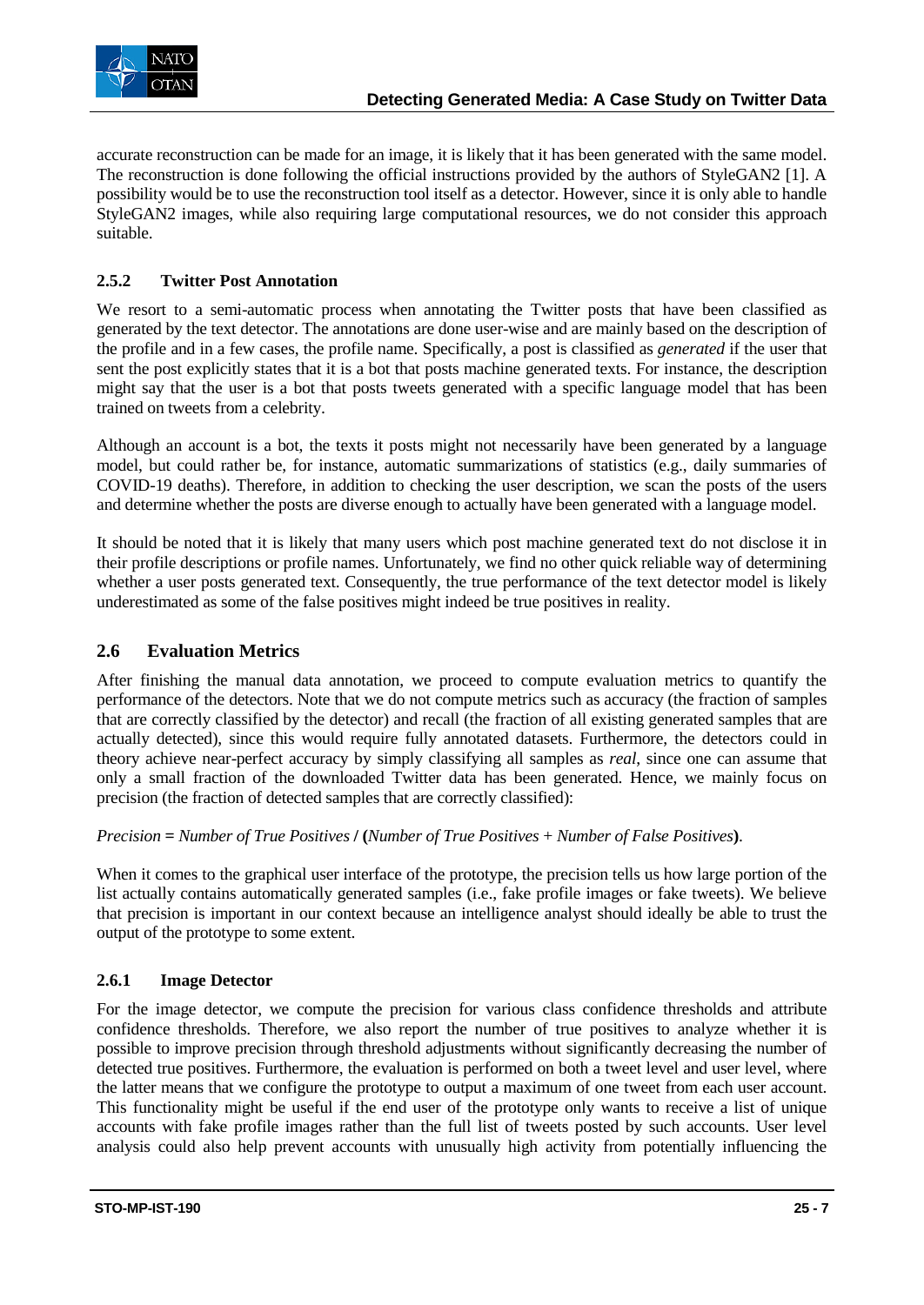

results, since multiple tweets from a single account will result in the same profile image being included in the analysis multiple times.

## **2.6.2 Text Detector**

As the length of a single tweet is relatively short, the text detector cannot accurately predict whether it is real or generated [8]. In order to increase the accuracy we take the average prediction score of *N* tweets and assign each of the *N* tweets the class of the average prediction. We only take the average prediction of tweets belonging to the same Twitter user, relying on the assumption that a majority of the users exclusively posts either real or generated tweets; not a combination of both. The results are reported for different values of *N* showing how the precision varies with the amount of tweets used in the predictions. Moreover, the precision is measured for different class confidence values, and we also report the number of true positives for each value. Lastly, the results are both reported on a tweet level where all the tweets are included in the analysis and on a user level where an equal number of posts from each user is included. We include the user level results in order to make the results less biased to the few number of users that make up a large fraction of the tweets in the datasets.

## **3.0 RESULTS**

In this section, we present the results of the experiments described in Section 2.0. The performance of the image detector is shown in Figures 3-1, 3-2, and 3-3, while the performance of the text detector is shown in Figures 3-4, 3-5, and 3-6. For the image detector, the precision and number of true positives are plotted with respect to different values of  $P_{face}$  (minimum score required for an image to pass through CLIP). This is done using three different values of  $P_{generated}$  (minimum score required for XceptionNet to classify the image as generated).

For the text detector, the precision and number of true positives are plotted with respect to  $P_{generated}$ (minimum score required for RoBERTa to classify a tweet as generated). We present three different graphs where we vary the number of tweets (2, 3, or 5) used by the text detector to make a classification, as described in Section 2.6.2. Furthermore, note that we do not report the user level results on the Israel-Palestine dataset in Figure 3-5 as the number of unique users classified to have posted generated text is too small.

Finally, examples of reconstructed profile images are presented in Figure 3-7.



**(a) Tweet level performance (all tweets are included in the analysis).**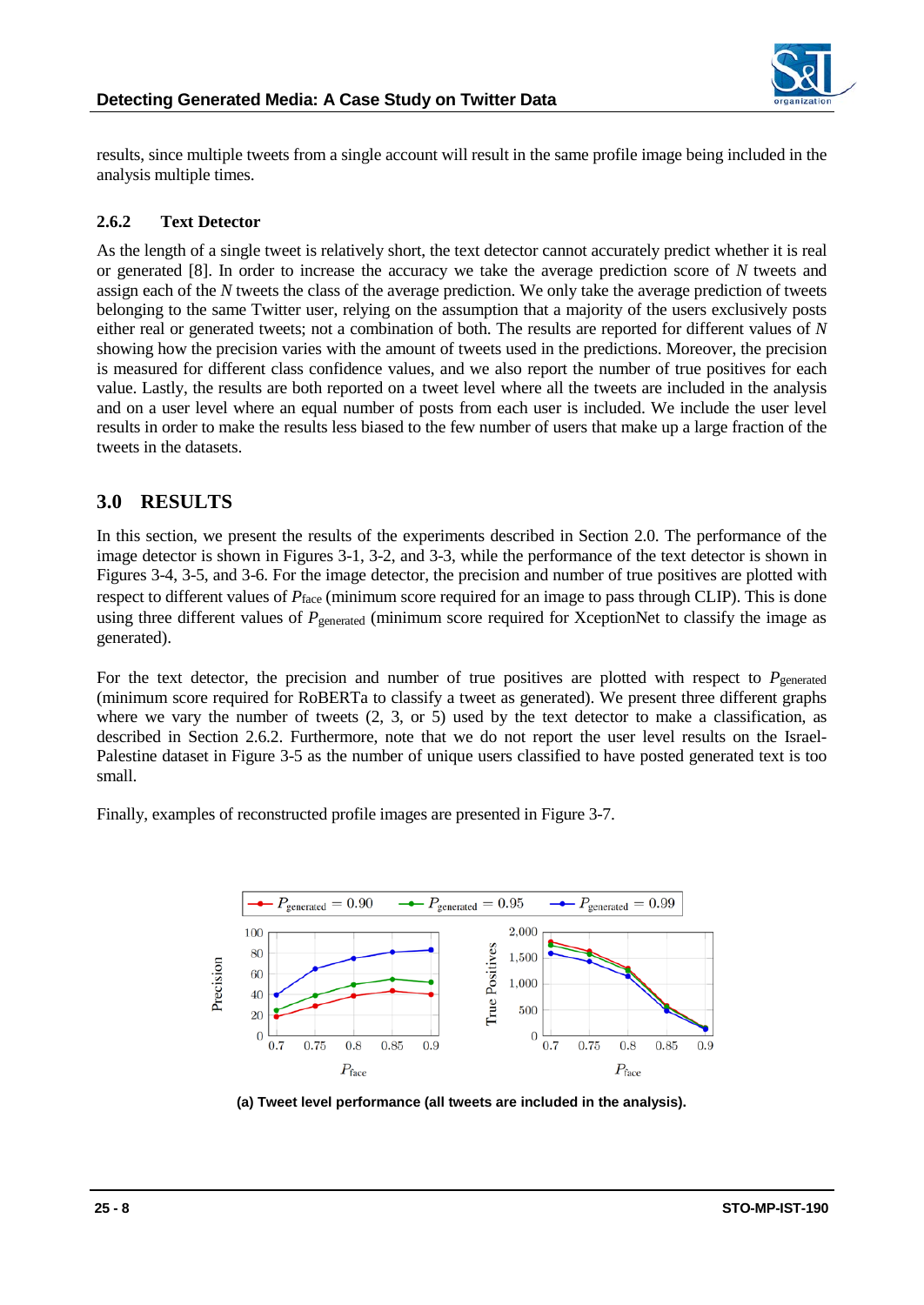



**(b) User level performance (one tweet per user account is included in the analysis).**

**Figure 3-1: Image detector performance when analyzing 2.1M tweets about COVID-19.**



**(a) Tweet level performance (all tweets are included in the analysis).**



**(b) User level performance (one tweet per user account is included in the analysis).**

**Figure 3-2: Image detector performance when analyzing 1.3M tweets about the Israeli-Palestinian conflict.**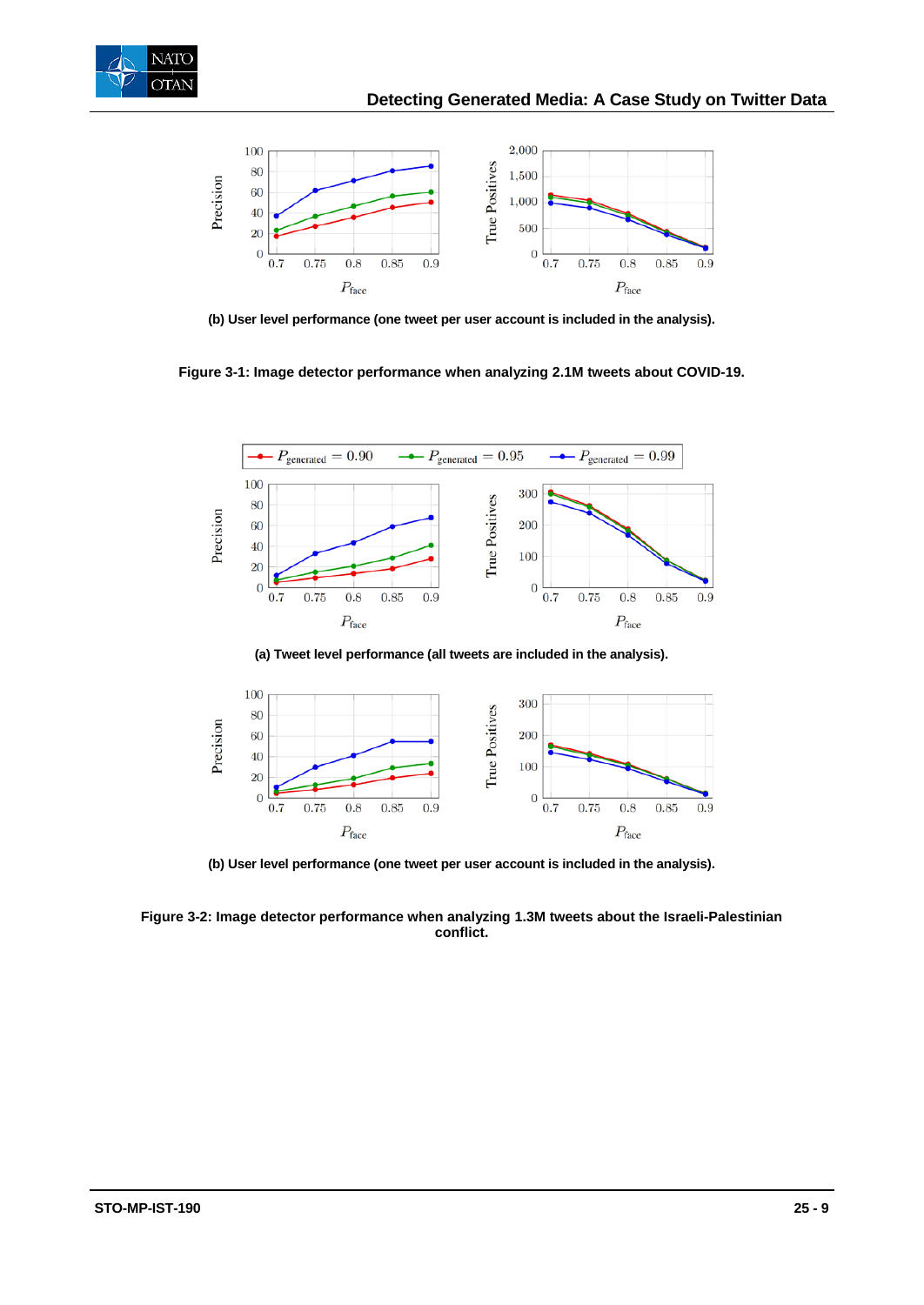



**(a) Tweet level performance (all tweets are included in the analysis).**



**(b) User level performance (one tweet per user account is included in the analysis).**

**Figure 3-3: Image detector performance when analyzing 515K tweets about G7 and NATO summit meetings.**



**(a) Tweet level performance (all tweets are included in the analysis).**



**(b) User level performance (a fixed equal number of tweets from each user account are used).**

**Figure 3-4: Text detector performance when analyzing 2.6M tweets about COVID-19.**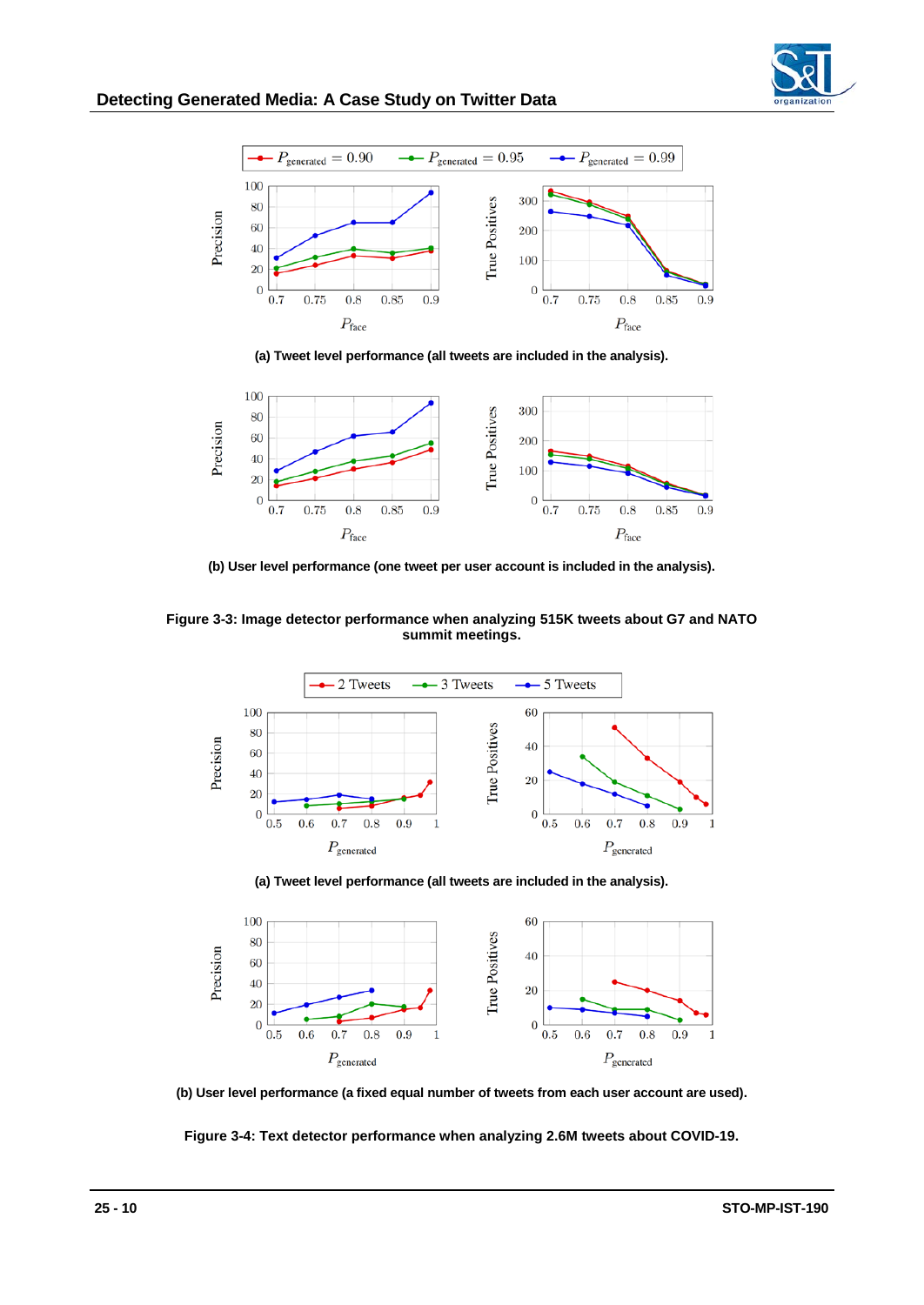



**Figure 3-5: Text detector performance when analyzing 837K tweets about the Israeli-Palestinian conflict. The figure shows the tweet level performance where all the tweets are included in the analysis.**



**(a) Tweet level performance (all tweets are included in the analysis).**



**(b) User level performance (a fixed equal number of tweets from each user account are used).**

**Figure 3-6: Text detector performance when analyzing 328K tweets about G7 and NATO summit meetings.**



**Figure 3-7: Top row: Returned positives from the image detector. Bottom row: StyleGAN2 reconstructions of the positives. An accurate reconstruction implies that the returned positive indeed has been generated (in this case with StyleGAN2).**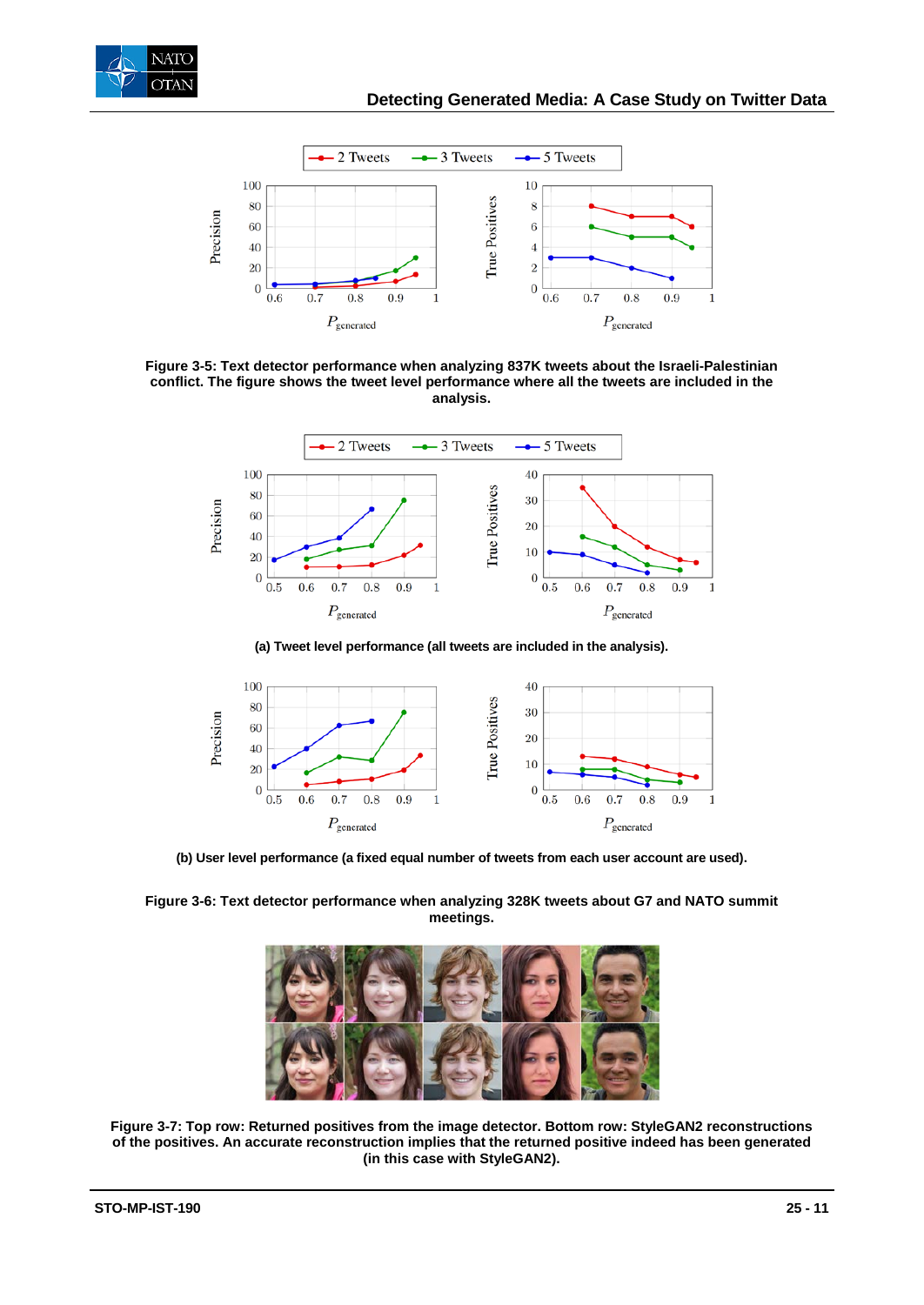

## **4.0 DISCUSSION AND CONCLUSION**

By observing Figures 3-1, 3-2, and 3-3, it is clear that the image detector is able to achieve high precision for certain values of the *P*<sub>face</sub> and *P*<sub>generated</sub> thresholds. For instance, Figure 3-1 related to the COVID-19 topic shows that when CLIP requires a minimum of  $P_{face} = 0.8$  to let images pass through to XceptionNet, the precision approaches 80% provided that XceptionNet requires a minimum of  $P_{generated} = 0.99$  to classify images as generated (see the blue graphs). Hence, in this case the prototype will provide the end user with a list in which 80% of the images actually have been generated by a GAN. One should also be aware that some of the samples misclassified by XceptionNet are non-facial images that somehow bypasses CLIP. Although this is positive in the sense that the list contains less real facial images than indicated by the precision, a noisy list still worsens the overall user experience.

There is also another issue. When precision increases as a result of increasing *P*face, the number of true positives tends to decrease quite dramatically (see the right column of Figure 3-1). In other words, many images that have been generated are not going to be included in the list when using high threshold values. There is a clear trade-off between obtaining high precision and detecting a large number of true positives. It would probably be possible to detect more generated images if we could make sure that less non-facial images reach XceptionNet, since this issue currently forces us to use high values of both  $P_{\text{face}}$  and  $P_{\text{generated}}$ in order to obtain reasonable precision. Although the precision varies quite a bit across different topics, we still observe the same pattern in Figures 3-2 and 3-3. One can also observe that in general there seems to be no significant difference in precision when performing the analysis on a tweet level versus a user level for each topic, while the number of true positives is smaller on a user level as expected.

It is well known that detectors often struggle to detect samples from unknown generators. Hence, it is difficult to estimate the extent to which data bypasses detection since we do not work with fully annotated datasets. However, it is not unreasonable to assume that a large portion of fake images on Twitter originate from well known pre-trained GAN models, such as StyleGAN2, which are commonly used on websites such as ThisPersonDoesNotExist.com. Figure 3-7 indicates that our detector is able to spot such images. All images in the figure are almost perfectly reconstructed, except for the one to the far right.

When it comes to the text detector, there is a notably smaller number of true positives in comparison to the image detector as shown in Figures 3-4, 3-5, and 3-6. There are many reasons to why this is the case. Firstly, it is harder for the average user to set up a bot that automatically posts generated tweets than it is to download and use a generated profile image, leading to a smaller amount of generated text in the wild. Secondly, the text detection problem is likely harder, not only because short texts are difficult to classify, but also since there is a wide spread of different language models in use that the detector has not been trained on. Lastly, another reason for the smaller amount of true positives is that we only label a post as *generated* if the user behind the post explicitly states so, as mentioned in Section 2.0. The small number of true positives makes it difficult to generalize about the results. However, similar to the image detector, the number of true positives decreases when increasing the probability threshold (in this case  $P_{generated}$ ). Unfortunately, keeping the threshold high is needed in order to reach a reasonable precision. Otherwise, manual work would be required from the end user to filter out a large number of false positives. Finally, the precision tends to increase when including more tweets in each classification, making it a simple way to improve the performance of the detector.

While the overall results are far from perfect, we still conclude that neural-based detectors do have potential to aid intelligence analysts and decision makers in their work. Our prototype provides easy to use tools for analyzing and extracting information of interest from huge volumes of data that are unmanageable by humans. However, the detectors and prototype should not be regarded as readily deployable solutions; and using methods such as these requires an understanding of the inherent limitations of AI-based tools. A possible next step would be to involve potential end users in the evaluation, similar to what has already been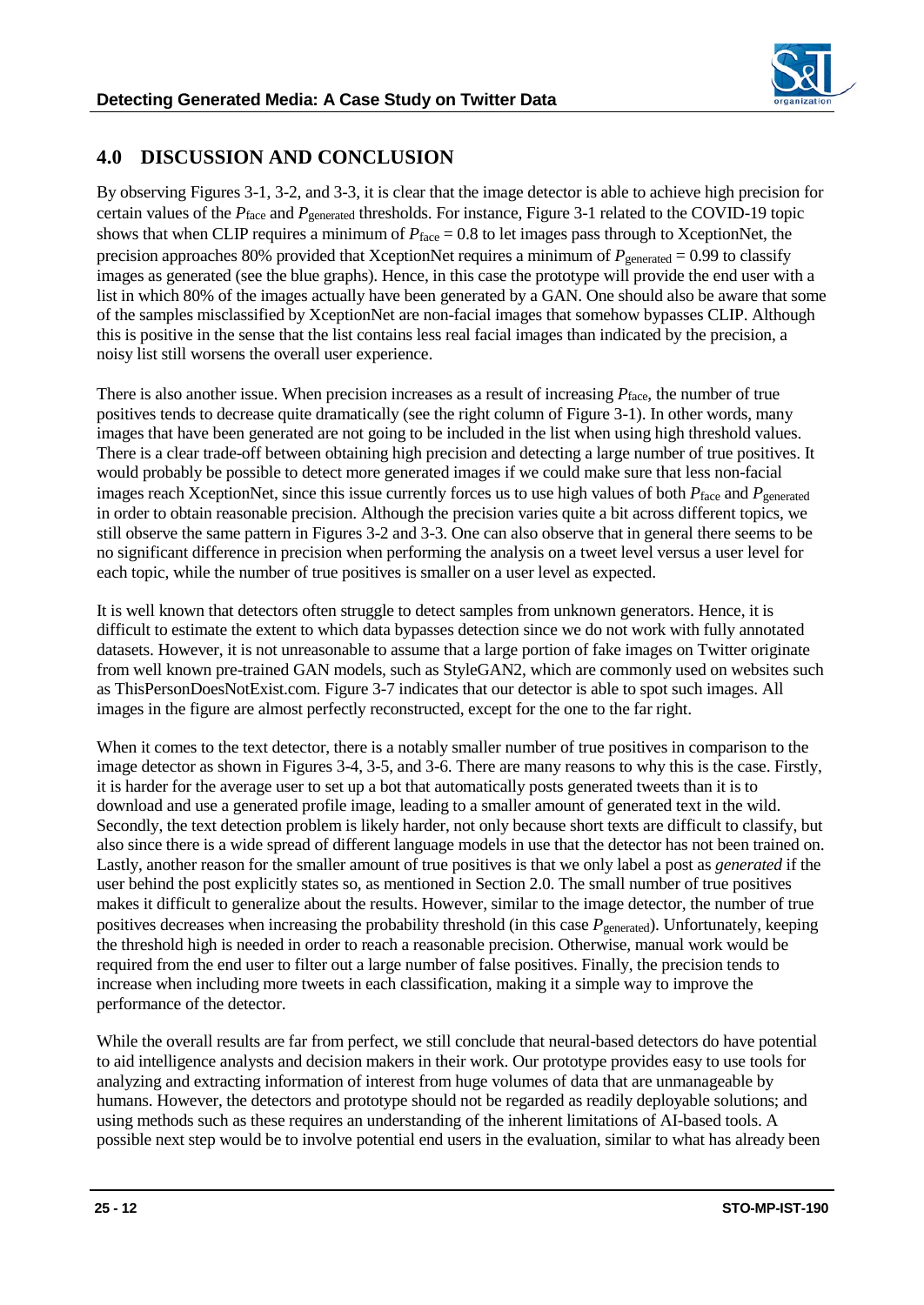

done for another tool and use case of our prototype [17]. This could provide us with additional insights that our quantitative metrics are unable to convey.

## **5.0 REFERENCES**

- [1] T. Karras, S. Laine, M. Aittala, J. Hellsten, J. Lehtinen, and T. Aila. Analyzing and Improving the Image Quality of StyleGAN. In *Proceedings of the IEEE Conference on Computer Vision and Pattern Recognition (CVPR)*, 2020.
- [2] A. Radford, J. Wu, D. Amodei, D. Amodei, J. Clark, M. Brundage, and I. Sutskever. Better Language Models and Their Implications. *OpenAI [Online]. Available: https://openai.com/blog/better-language-models/*, 2019.
- [3] T. Hatmaker. Chinese Propaganda Network on Facebook Used AI-Generated Faces. *TechCrunch [Online]. Available: https://tcrn.ch/3cynGql*, 2020.
- [4] J. C. Neves, R. Tolosana, R. Vera-Rodriguez, V. Lopes, H. Proença, and J. Fierrez. GANprintR: Improved Fakes and Evaluation of the State of the Art in Face Manipulation Detection. *IEEE Journal of Selected Topics in Signal Processing (JSTSP)*, 14(5):1038–1048, 2020.
- [5] N. Hulzebosch, S. Ibrahimi, and M. Worring. Detecting CNN-Generated Facial Images in Real-World Scenarios. In *Proceedings of the IEEE Conference on Computer Vision and Pattern Recognition (CVPR) Workshops*, 2020.
- [6] J. Sabel and F. Johansson. On the Robustness and Generalizability of Face Synthesis Detection Methods. In *Proceedings of the IEEE Conference on Computer Vision and Pattern Recognition (CVPR) Workshops*, 2021.
- [7] I. Solaiman, M. Brundage, J. Clark, A. Askell, A. Herbert-Voss, J. Wu, A. Radford, G. Krueger, J. W. Kim, S. Kreps, M. McCain, A. Newhouse, J. Blazakis, K. McGuffie, and J. Wang. Release Strategies and the Social Impacts of Language Models. *arXiv preprint arXiv:1908.09203*, 2019.
- [8] D. Ippolito, D. Duckworth, C. Callison-Burch, and D. Eck. Automatic Detection of Generated Text is Easiest when Humans are Fooled. *arXiv preprint arXiv:1911.00650*, 2019.
- [9] T. Fagni, F. Falchi, M. Gambini, A. Martella, and M. Tesconi. TweepFake: About detecting deepfake tweets. *PLOS ONE*, 16(5):e0251415, 2021.
- [10] F. Chollet. Xception: Deep Learning with Depthwise Separable Convolutions. In *Proceedings of the IEEE Conference on Computer Vision and Pattern Recognition (CVPR)*, 2017.
- [11] Y. Liu, M. Ott, N. Goyal, J. Du, M. Joshi, D. Chen, O. Levy, M. Lewis, L. Zettlemoyer, and V. Stoyanov. RoBERTa: A Robustly Optimized BERT Pretraining Approach. *arXiv preprint arXiv:1907.11692*, 2019.
- [12] J. Deng, W. Dong, R. Socher, L.-J. Li, K. Li, and L. Fei-Fei. ImageNet: A Large-Scale Hierarchical Image Database. In *Proceedings of the IEEE Conference on Computer Vision and Pattern Recognition (CVPR)*, 2009.
- [13] T. Karras, S. Laine, and T. Aila. A Style-Based Generator Architecture for Generative Adversarial Networks. *In Proceedings of the IEEE Conference on Computer Vision and Pattern Recognition (CVPR)*, 2019.
- [14] T. Karras, T. Aila, S. Laine, and J. Lehtinen. Progressive Growing of GANs for Improved Quality, Stability, and Variation. In *Proceedings of the International Conference on Learning Representations (ICLR)*, 2018.
- [15] A. Go, R. Bhayani, and L. Huang. Twitter Sentiment Classification using Distant Supervision. *CS224N Project Report Stanford*, 1(12), 2009.
- [16] A. Radford, J. W. Kim, C. Hallacy, A. Ramesh, G. Goh, S. Agarwal, G. Sastry, A. Askell, P. Mishkin, J. Clark, G. Krueger, and I. Sutskever. Learning Transferable Visual Models From Natural Language Supervision. *arXiv preprint arXiv:2103.00020*, 2021.
- [17] S. Varga, J. Brynielsson, A. Horndahl, and M. Rosell. Automated Text Analysis for Intelligence Purposes: A Psychological Operations Case Study. In *Open Source Intelligence and Cyber Crime*, pages 221–251. Springer, 2020.